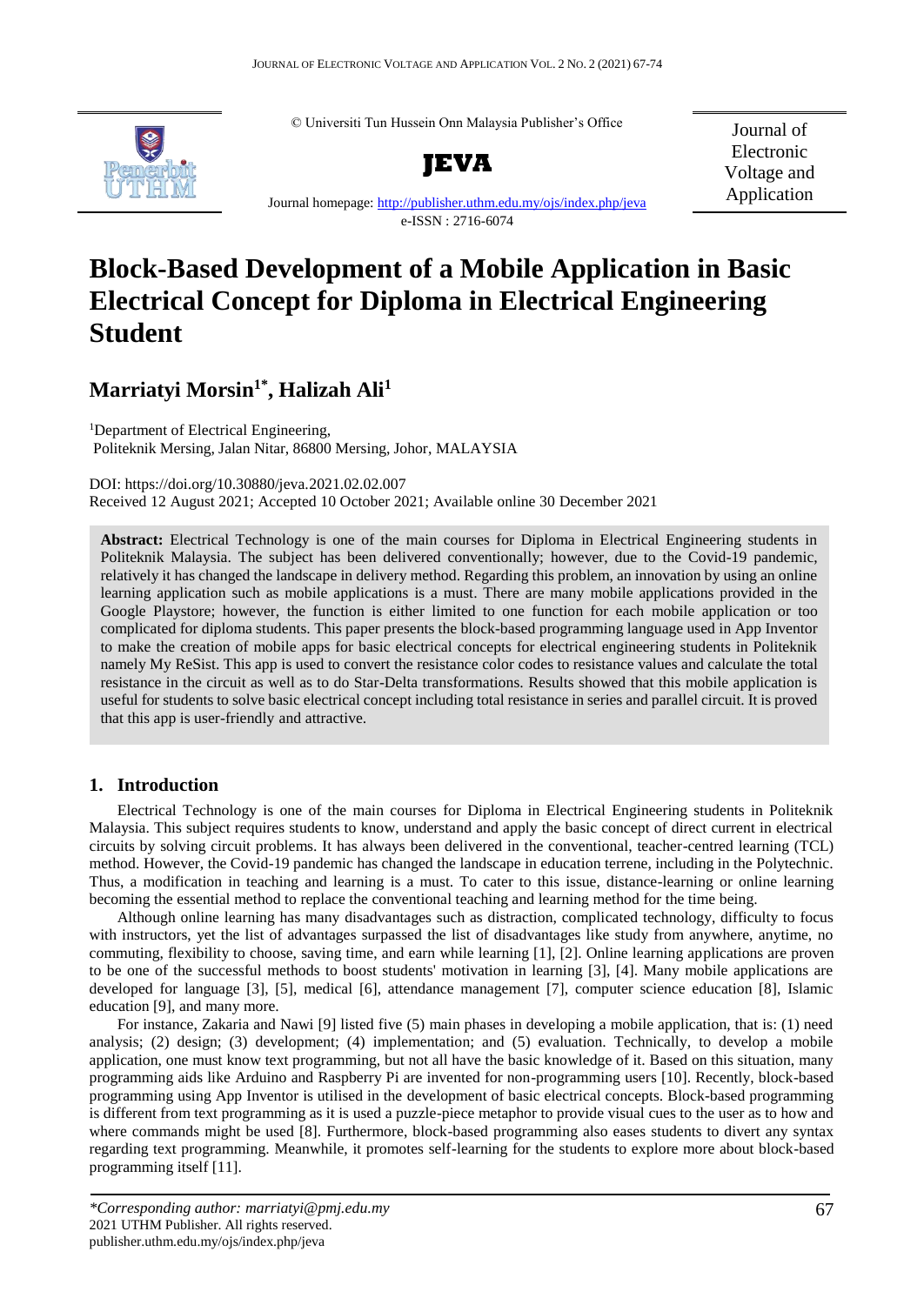There are many applications developed for basic electrical circuits, for example, series and parallel resistors by Peter Ho/Playstore, simple circuit builder by David R White/Playstore, ElectroCalc lite by SolarElectroClac/Playstore, electronics calculator by Saulawa/Playstore, resistor colour code calculator by Jedemm Technologies/Playstore, resistor code calculator by Vivid Planet Software/Playstore, and many more. Most mobile apps have a single function, such as determining the value of the resistor based on colour code or determining the resistance value in the circuit only. Some apps are too complicated such as the electronics calculator by Saulawa that can calculate resistance value up to seven (7) resistors connected in series. However, it does not show the arrangement of the resistors in that circuit.

To counter this problem, a mobile app, consists of conversion colour code and resistor band, calculation of resistance value for series and parallel circuit as well as Star-Delta and Delta-Star transformation is developed. Its purpose is to aid students in basic electrical concepts. This supplementary method facilitates students to learn resistor values, calculations of resistance in series and parallel circuits, and Star-Delta transformation in an attractive approach. This block-based mobile app is used to encourage students to learn independently (student-centred learning, SCL) whilst strengthening their understanding. Hopefully, this app could change students' perception of basic electrical concepts and thus improve their comprehension in the Electrical Technology course

#### **2. Research Method**

#### **2.1 Programming with App Inventor**

The developed prototype of the mobile app for basic electrical concepts is named My ReSist. Fig. 1 shows the development of My ReSist from start until it was published and ready to be downloaded in the Google Play store. The app is developed using block-based programming MIT App Inventor. My ReSist can be downloaded for free using the link stated: https://play.google.com/store/apps/details?id=appinventor.ai.halizahjmsk.resistor1 or by using QR code as shown in Fig.1 (b).



**Fig. 1 - (a) Methodology of the My ReSist; (b) is the QR code**

# **2.2 The MIT App Inventor**

The MIT App Inventor is divided into two (2) interfaces: (1) designer interface, and (2) block interface. The designer interface shows the image displayed on the mobile phone, while the designer interface shows block-based programming. Fig.2 shows the designer interface. The designer interface shows the display on the mobile phone.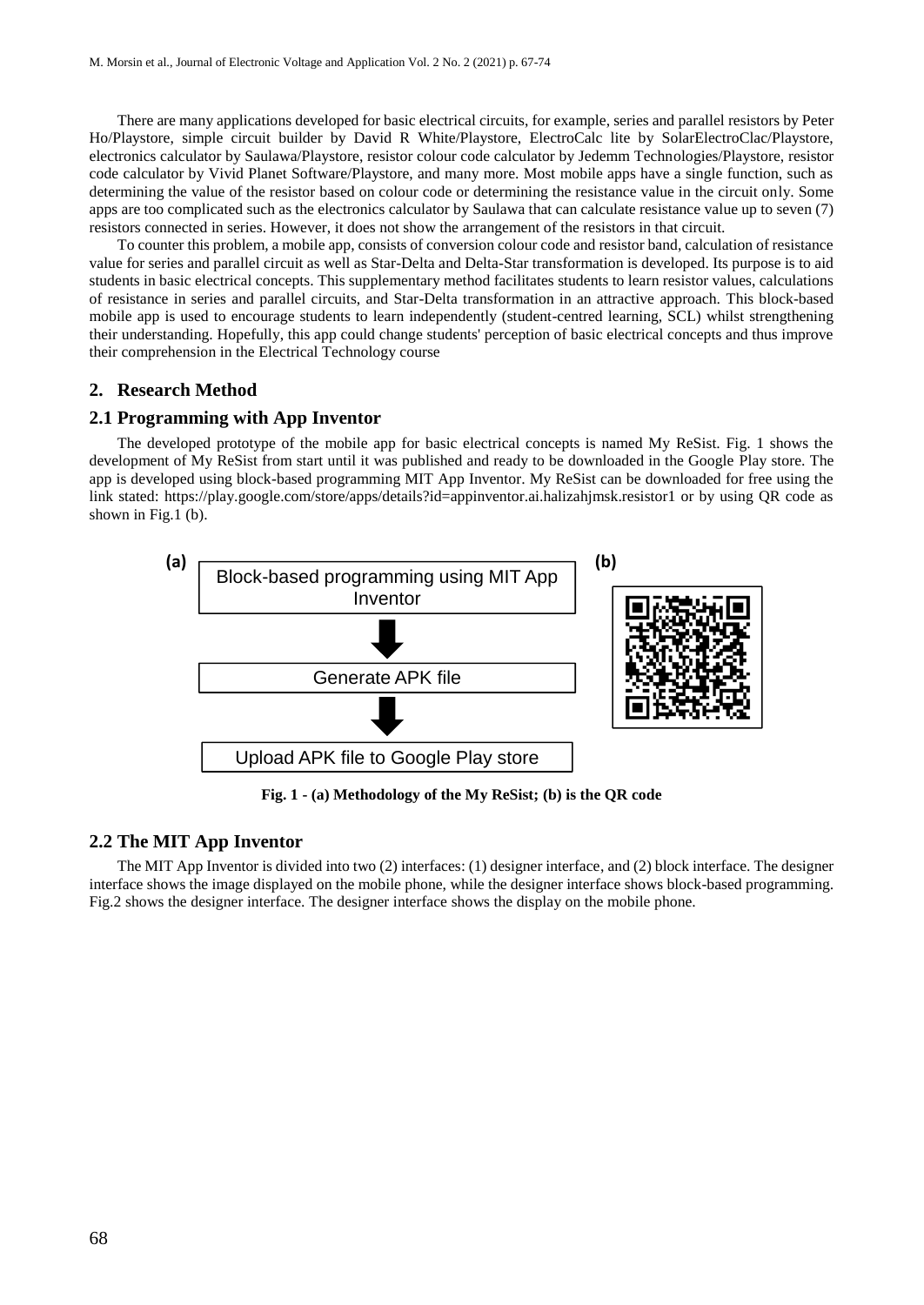| Palette<br>(a) |                                                                                                                                                                                                                                                                                                                                                     | (b)<br>(c)                                                                                                                                                                                                                                                                                                                                                                                                                                                                                                                          | <b>Components</b>                                                                                                                                                                                                                                                                                                                                                                                                                                                                                   | <b>Properties</b>                                                                                                                                                                                                                                                                                                                  |
|----------------|-----------------------------------------------------------------------------------------------------------------------------------------------------------------------------------------------------------------------------------------------------------------------------------------------------------------------------------------------------|-------------------------------------------------------------------------------------------------------------------------------------------------------------------------------------------------------------------------------------------------------------------------------------------------------------------------------------------------------------------------------------------------------------------------------------------------------------------------------------------------------------------------------------|-----------------------------------------------------------------------------------------------------------------------------------------------------------------------------------------------------------------------------------------------------------------------------------------------------------------------------------------------------------------------------------------------------------------------------------------------------------------------------------------------------|------------------------------------------------------------------------------------------------------------------------------------------------------------------------------------------------------------------------------------------------------------------------------------------------------------------------------------|
|                | Search Components<br><b>User Interface</b>                                                                                                                                                                                                                                                                                                          | ODisplay hidden components in Viewer<br>Phone size (505,320) V                                                                                                                                                                                                                                                                                                                                                                                                                                                                      | Θ<br>colorcode<br>$\overline{\phantom{a}}$<br>Θ<br><b>PO</b> Horizontal Arrangeme                                                                                                                                                                                                                                                                                                                                                                                                                   | colorcode<br>AboutScreen                                                                                                                                                                                                                                                                                                           |
|                | <b>Button</b><br><b>Contract</b><br>CheckBox<br>✓<br><b>DatePicker</b><br>200<br>$\sim$<br>Image<br>Label<br>$\mathbb{A}$<br>ListPicker<br>目<br>ListView<br>≡<br>Notifier<br>PasswordTextBox<br>$\alpha$ $\alpha$<br>Slider<br><b>Till</b><br>Spinner<br>昏<br>Switch<br>œ<br><b>TextBox</b><br>$\mathbb{I}$<br>8.00<br>TimePicker<br>WebViewer<br>æ | <b>SD</b><br>(2)<br>▼ 1 8 9:48<br>(2)<br>colorcode<br>$\circledcirc$<br><b>RESISTOR COLOR CODE</b><br>$\circledcirc$<br>$\circledcirc$<br>$\circledcirc$<br><b>First Band</b><br>add items.<br>$\checkmark$<br>(2)<br><b>Second Band</b><br>$\checkmark$<br>add dems<br>$\circledcirc$<br>add items.<br><b>Third Band</b><br>$\checkmark$<br>(2)<br><b>Fourth Band</b><br>add items:<br>$\checkmark$<br>$\circledcirc$<br><b>Resistance</b><br>$\circledcirc$<br>Ohms %<br>$\circledcirc$<br>(2)<br>(2)<br>О<br>Δ<br>$\circ$<br>(2) | All abell<br>$\bullet$<br><b>PO</b> Horizontal Arrangeme<br>Image1<br>$\qquad \qquad \blacksquare$<br><b>P9</b> Horizontal Arrangeme<br>$A$ Label <sub>2</sub><br>Spinner5<br>Horizontal Arrangeme<br>$\bullet$<br>A Label3<br>Spinner <sub>2</sub><br>$\bullet$<br><b>PG</b> Horizontal Arrangeme<br>A Label4<br>Spinner3<br>$\bullet$<br>Horizontal Arrangeme<br>A Label5<br>Spinner4<br>$\bullet$<br>HorizontalArrangeme<br>All shale<br>×.<br>4<br>Delete<br>Rename<br>Media<br>deltatostar.jpg | AlignHorizontal<br>Left: $1 -$<br>AlignVertical<br>Top: $1 +$<br>BackgroundColor<br>Light Gray<br>BackgroundImage<br>None<br>CloseScreenAnimation<br>Default +<br>OpenScreenAnimation<br>Default +<br>ScreenOrientation<br>Unspecified -<br>Scrollable<br>$\Box$<br>ShowStatusBar<br>$\overline{\mathbf{v}}$<br>Title<br>colorcode |
|                | Layout<br>Media<br><b>Drawing and Animation</b>                                                                                                                                                                                                                                                                                                     |                                                                                                                                                                                                                                                                                                                                                                                                                                                                                                                                     | Fall fibre.jpg<br>fibre2.jpg<br>frontpage1.jpg<br><b>Eal</b> litercaleri ing                                                                                                                                                                                                                                                                                                                                                                                                                        | TitleVisible<br>$\overline{\mathbf{v}}$                                                                                                                                                                                                                                                                                            |

**Fig. 2 - The designer interfaces: (a) the pallete; (b) viewer display; (c) components and properties settings**

Then, the second part in the MIT is the block interface. The block interface is as shown in Fig.3. The figure shows that each block represents a different function according to its colours. For example, for control block is in brown, while the text block is in fuchsia colour.



**Fig. 3 - The block-interface** 

#### **2.3 Participants**

My Resist prototype was tested by eighty-five (85) diploma students in semester one (1) and semester two (2) in Diploma in Electrical Engineering at Politeknik Mersing. The participants answered the questionnaires for the feedback of the My ReSist mobile app after they tested the app. The responses were collected using Google Form. The Likert scale of agreement level has been used in the questionnaires, where:  $1.00 - 1.49$  is for strongly disagree;  $1.50 - 2.49$  is for Disagree;  $2.50 - 3.49$  is for Neutral;  $3.50 - 4.49$  is for Agree; and  $4.50 - 5.00$  is for Strongly Agree. My ReSist was then analyzed statistically to obtain the mean value for its usefulness in assisting resistance calculations. The analysis of the feedback is discussed in Results sub-section 3.3.

#### **3. Results and Discussion**

This section will discuss My ReSist interface. The interface is divided into two parts. The first part is the main interface, and the second part is the sub-interfaces.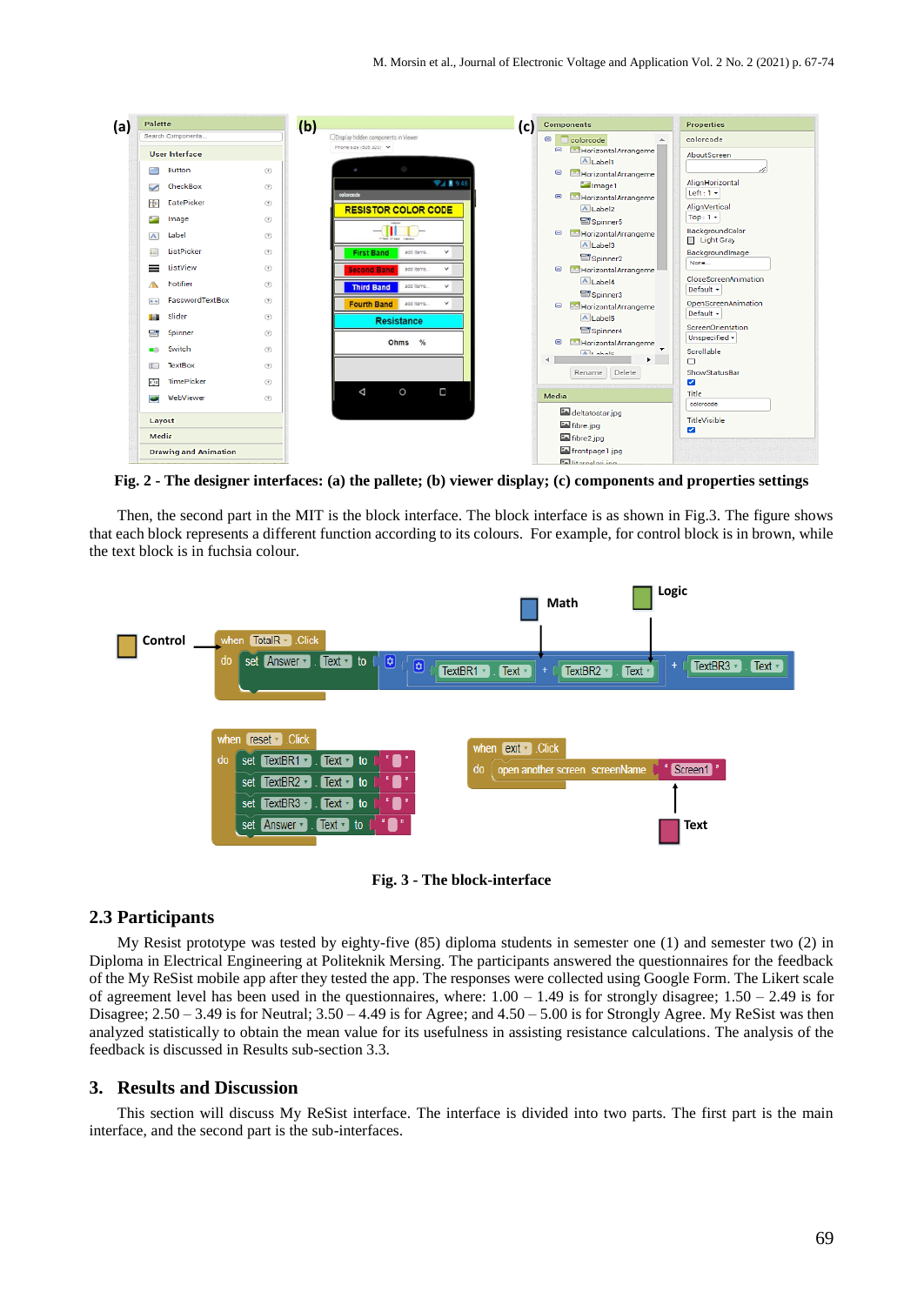#### **3.1 The Main Interface of My ReSist**

My ReSist is divided into the main interface and six (6) sub-interfaces. The main interface has buttons to select menus for sub-interfaces. The six (6) sub-interfaces are named based on their function: (1) colour code to resistance is used to convert the colour chosen by the user to the value of the resistance; (2) resistance to colour code is used to convert the value of resistance to the colour of the resistance; (3) total resistance in a series circuit is used to calculate total resistance values in a series circuit; (4) total resistance in a parallel circuit is used to calculate total resistance values in a parallel circuit; (5) Star to Delta Transformation; and (6) Delta to Star Transformation are used to calculate total resistance in Star – Delta and Delta – Star respectively. Fig. 4 shows the main interface and the sub-interfaces of My ReSist.



**Fig. 4 - Main interface**

## **3.2 Sub-Interfaces of My ReSist**

Initially, the sub-interfaces are divided into three main functions, which are conversion of resistance colour code and resistance value (Fig.5), the total resistance in series and parallel circuits (Fig.6), and Star-Delta transformation (Fig.7). Fig. 5 (a) shows the sub-interfaces to convert resistor colour code to the value of resistance. Firstly, the user chooses the colour code from the first to the fourth band from the drop-down menu. The fourth band shows the colour of the resistor tolerance. The resistance value will be display in the box provided. While Fig. 5 (b) shows the conversion from resistance value to resistor colour code. Here, the user needs to choose the value of the resistance for the first band and second band from value one (1) to nine (9), the multiplier for the third band, and the tolerance value for the fourth band (either  $\pm 5\%$ or  $\pm 10\%$ ) from the drop-down menu. At the bottom of the interfaces, the colour of the resistor will be shown, in the boxes provided for each band.

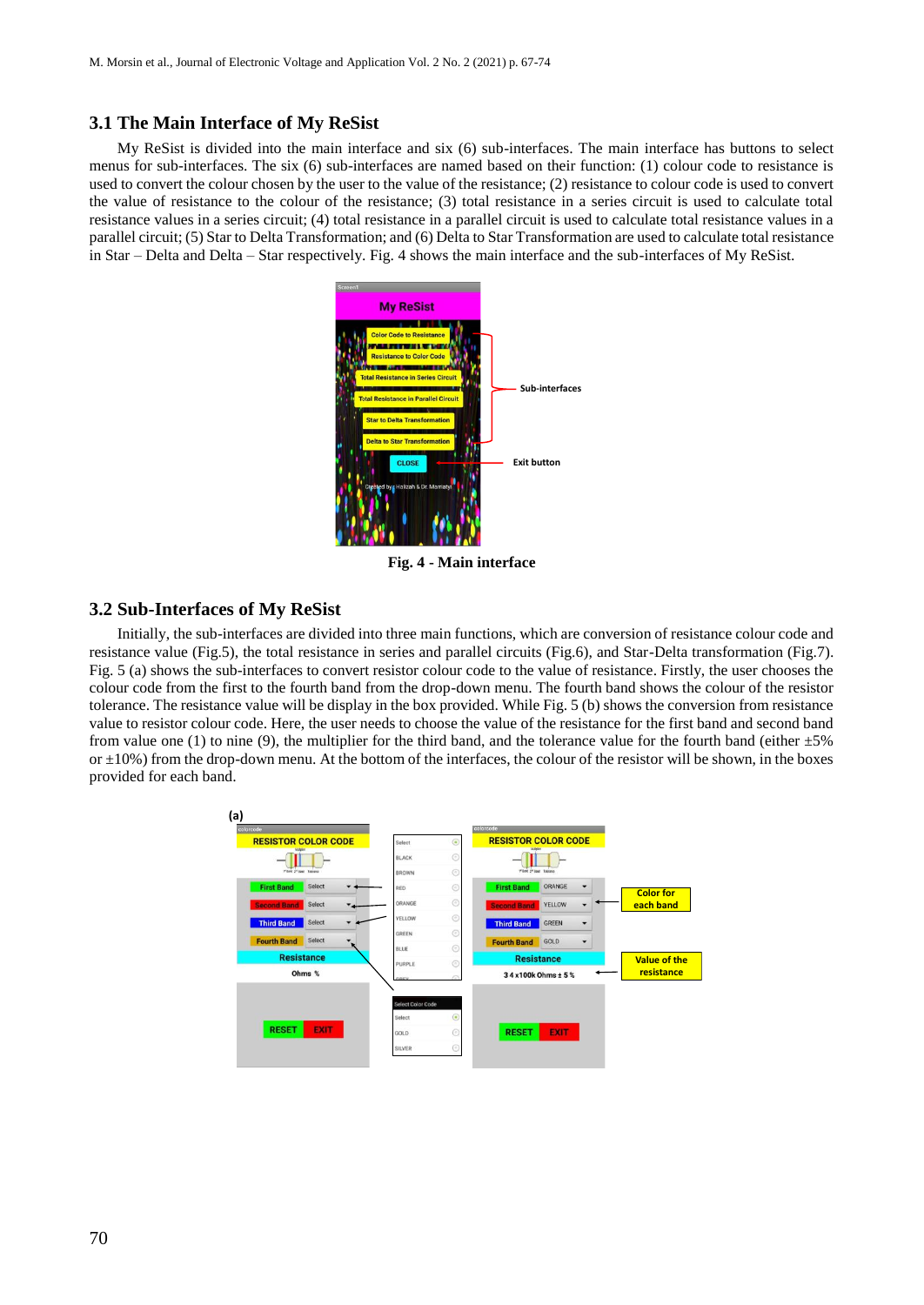

**Fig. 5 - The sub-interface resistance color code**

The second function of the MyReSist app is to calculate total resistance from series and parallel circuits. The series circuit contains three (3) resistors, while for parallel circuit contains two (2) resistors. Here, the user needs to key in the value for R1, R2, and R3 for the series circuit (Fig.6 (a)) and R1 and R2 for the parallel circuit (Fig. 6 (b)). The total resistance value will be displayed automatically in the box at the bottom of each interface. The example of how to key in the value of the resistors are shown in Fig. 6.



**Fig. 6 - The sub-interface total resistance for: (a) series circuit; (b) parallel circuit**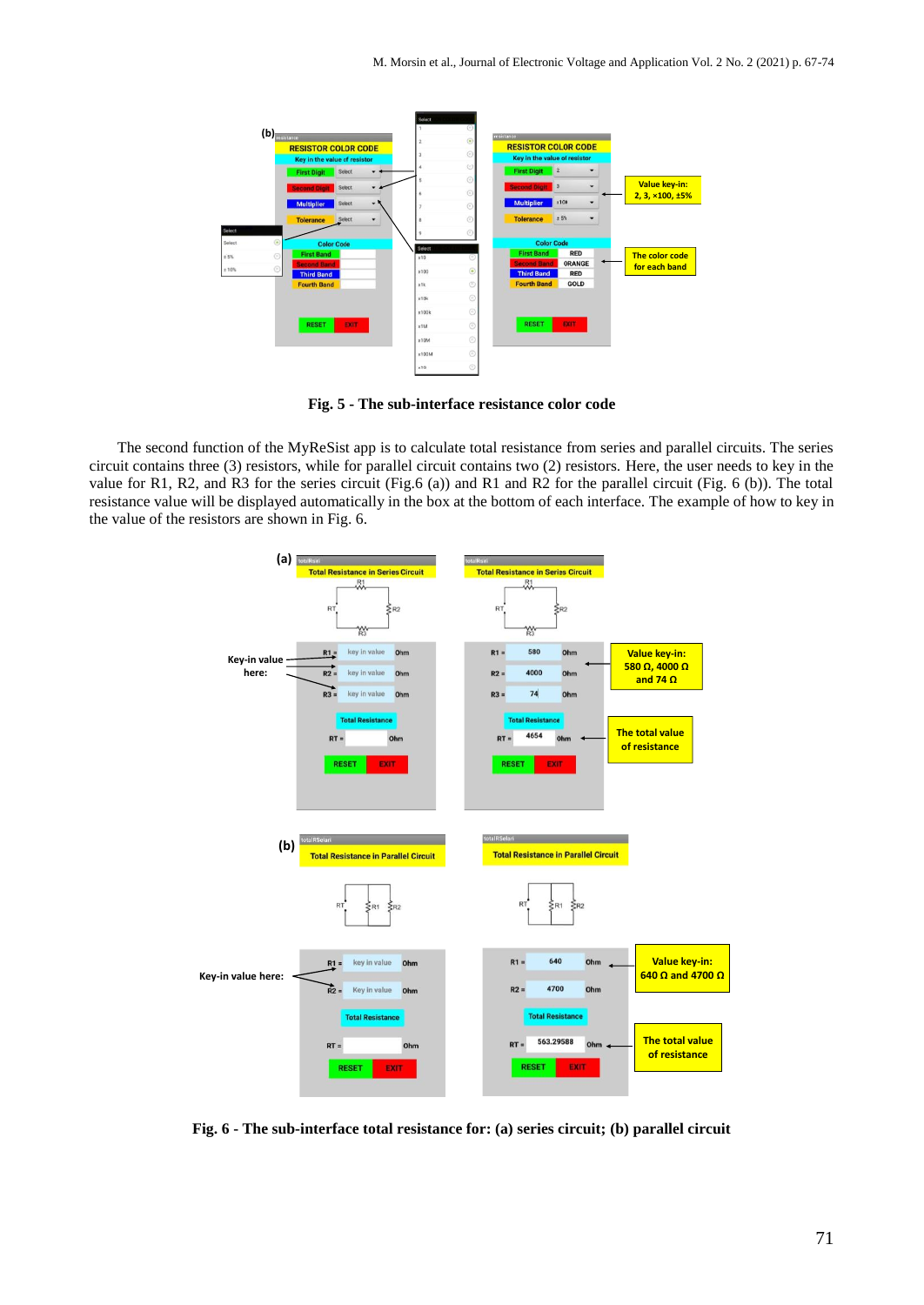The final function of MyReSist is to Star-Delta transformation. The Star-Delta transformation is divided into two (2), i.e., Star to Delta transformation (Fig. 7 (a)) and Delta to Star transformation (Fig. 7 (b)). Similarly, the user needs to key in the resistor values R1, R2, and R3 for Star to Delta transformation and Ra, Rb, and Rc for Delta to Star transformation. Then, the resistor value will automatically be converted and displayed in the box provided. This function facilitates the user to get the answer with ease. The reset button is also provided in each sub-interfaces to expedite the user to change the intended resistor values and the exit button if the user intends to end the session and return to the main interface.



**Fig. 7 - Sub-interface for resistance in: (a) Star to Delta transformation; (b) Delta to Star transformation**

#### **3.3 Feedback from My ReSist Users**

The feedback of the My ReSist prototype is as shown in Table 1. From Table 1, the mean values above 4.50 for the functionality of My Resist showed strong agreement for Item 2, 3, and 4. While for item 1, it shows mean values of 4.48 on the response of My ReSist functionality. The feedback for the design of My ReSist shows the mean values above 4.50 only for item six (6), while item five (5), seven (7), and eight (8) show the mean values above 4.30, which agrees with the design of My ReSist. These results can that My Resist helps them calculate the total resistance based on colour, hence aids in calculating the total resistance in series, parallel, and Star-Delta circuits.

Besides that, the feedbacks also gathered other information like this app cannot be utilised by iPhone users and it needs more improvement in designs and colours. There are also some recommendations for the app, such as to include more functions, theories, and other electronic components such as capacitors.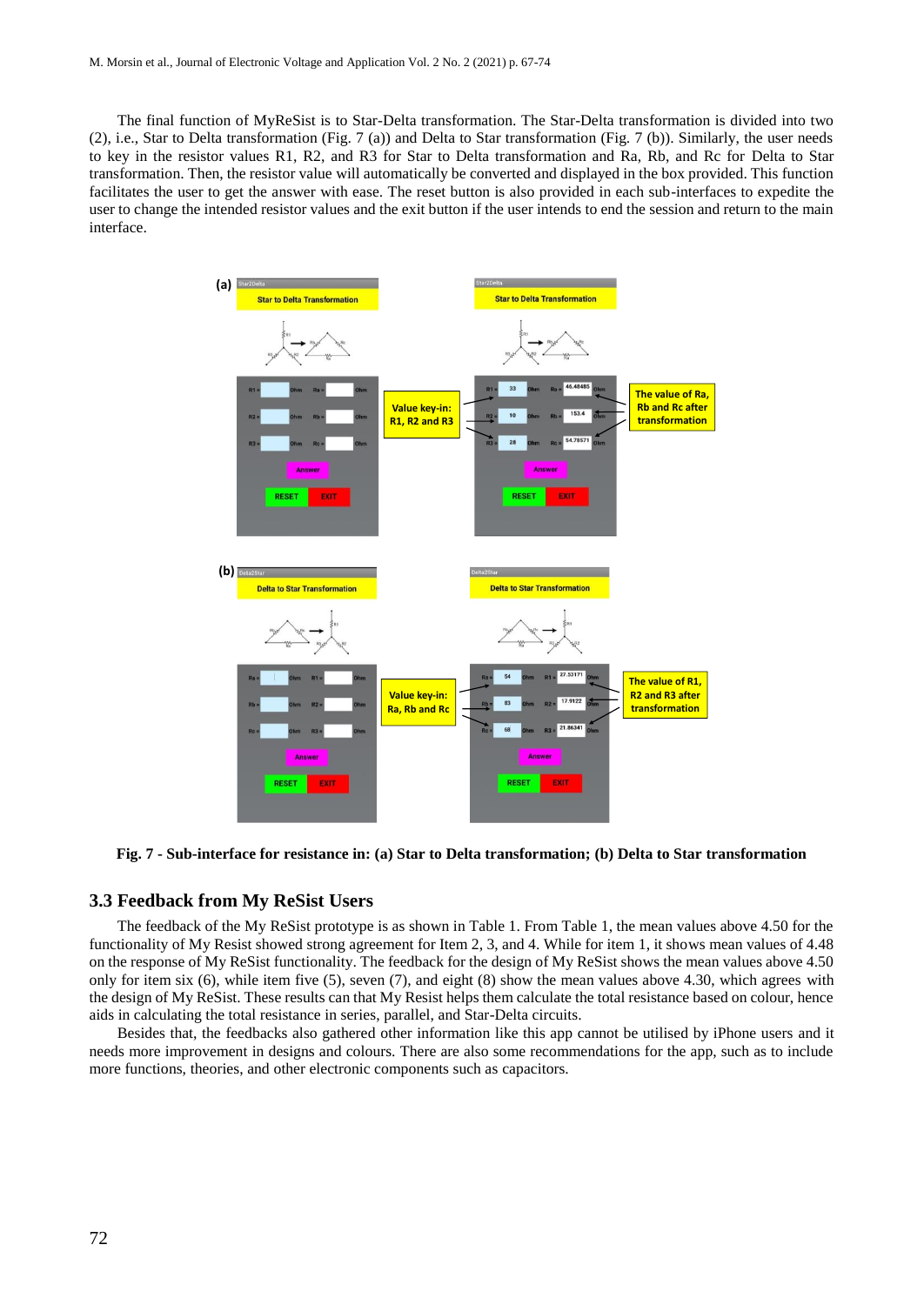| Level of agreement |                                                                                                               |    | 1              | $\overline{2}$           | 3              | $\overline{4}$ | 5  | Mean |
|--------------------|---------------------------------------------------------------------------------------------------------------|----|----------------|--------------------------|----------------|----------------|----|------|
|                    | Questions                                                                                                     | n  |                |                          |                |                |    |      |
|                    | <b>Functionality</b>                                                                                          |    |                |                          |                |                |    |      |
| 1                  | My Resist helps me to get resistance<br>color codes more easily                                               | 85 | $\overline{4}$ | $\Omega$                 | 7              | 14             | 60 | 4.48 |
| $\mathfrak{D}$     | My ReSist allows me to calculate the<br>total resistance in a series circuit more<br>easily                   | 85 | 4              | $\overline{0}$           | 6              | 13             | 62 | 4.51 |
| 3                  | My ReSist allows me to calculate the<br>total resistance in a parallel circuit with<br>more easily            | 85 | $\overline{4}$ | $\Omega$                 | 6              | 14             | 61 | 4.50 |
| 4                  | My ReSist allows me to calculate the<br>total resistance in Star-Delta<br>transformation circuits more easily | 85 | $\Omega$       | $\overline{4}$           | 7              | 14             | 60 | 4.52 |
|                    | Design                                                                                                        |    |                |                          |                |                |    |      |
| 5                  | The menu provided on the main<br>display of My ReSist makes it easy for<br>me to select the required display. | 85 | $\Omega$       | $\overline{\mathcal{A}}$ | 6              | 19             | 56 | 4.49 |
| 6                  | Very easy to move from one display to<br>another in My ReSist                                                 | 85 | $\Omega$       | $\overline{4}$           | $\overline{4}$ | 20             | 57 | 4.52 |
| 7                  | The background color of easy My<br>ReSist display is very appropriate and<br>attractive                       | 85 | $\Omega$       | 5                        | 11             | 20             | 49 | 4.33 |
| 8                  | The color and font in My ReSist is very<br>appropriate and attractive                                         | 85 | $\Omega$       | 5                        | 11             | 20             | 49 | 4.48 |

**Table 1 - The feedback of My ReSist users**

Note: 1.00 – 1.49 – Strongly disagree, 1.50 – 2.49 – Disagree, 2.50 – 3.49 – Neutral, 3.50 –  $4.49 - \text{Agree}$ , and  $4.50 - 5.00 - \text{Strongly Age}$ 

#### **4. Conclusion**

This study has proposed a supplementary method of learning basic electrical concepts using an app called My ReSist. This app is free and is ready to be downloaded from the Google Play Store or using a QR code and it can be used seamlessly anywhere and anytime. This app assists students in learning to convert the colour code of resistance to its value and vice-versa, calculate the total resistance of series and parallel circuits and ease the conversion of resistance from Star-Delta transformation. No calculator is needed as the app does the work. Meanwhile, the feedback from users agreed that this app assists in understanding basic electrical concepts by using this app as a reference in checking the answer from the calculated exercises given by lecturers. Further suggestions are to add theory notes, impedance, and other electrical theorems calculations.

#### **Acknowledgment**

The authors would like to thank the Department of Electrical Engineering of Politeknik Mersing for their support and cooperation, the students and other individuals who were directly or indirectly involved in this project.

### **References**

- [1] M. Sadeghi, "A Shift from Classroom to Distance Learning: Advantages and Limittations," *Int. J. Res. English Educ.*, vol. 4, no. 1, pp. 80–88, 2019
- [2] P. S. Muljana and T. Luo, "Factors contributing to student retention in online learning and recommended strategies for improvement: A systematic literature review," *J. Inf. Technol. Educ. Res.*, vol. 18, pp. 19–57, 2019
- [3] M. M. Elaish, N. A. Ghani, L. Shuib, and A. Al-Haiqi, "Development of a Mobile Game Application to Boost Students' Motivation in Learning English Vocabulary," *IEEE Access*, vol. 7, pp. 13326–13337, 2019
- [4] C. Chang, C. K. Chang, and J. L. Shih, "Motivational strategies in a mobile inquiry-based language learning setting," *System*, vol. 59, pp. 100–115, 2016
- [5] R. Godwin-Jones, "Emerging technologies: Mobile apps for language learning," *Lang. Learn. Technol.*, vol. 15, no. 2, pp. 2–11, 2011
- [6] S. Thakre and S. Thakre, "Perception of medical students for utility of mobile technology use in medical education," *Int. J. Med. Public Heal.*, vol. 5, no. 4, pp. 305–311, 2015
- [7] J. Iio, "Attendance Management System Using a Mobile Device and a Web Application," *NBiS 2016 - 19th Int.*